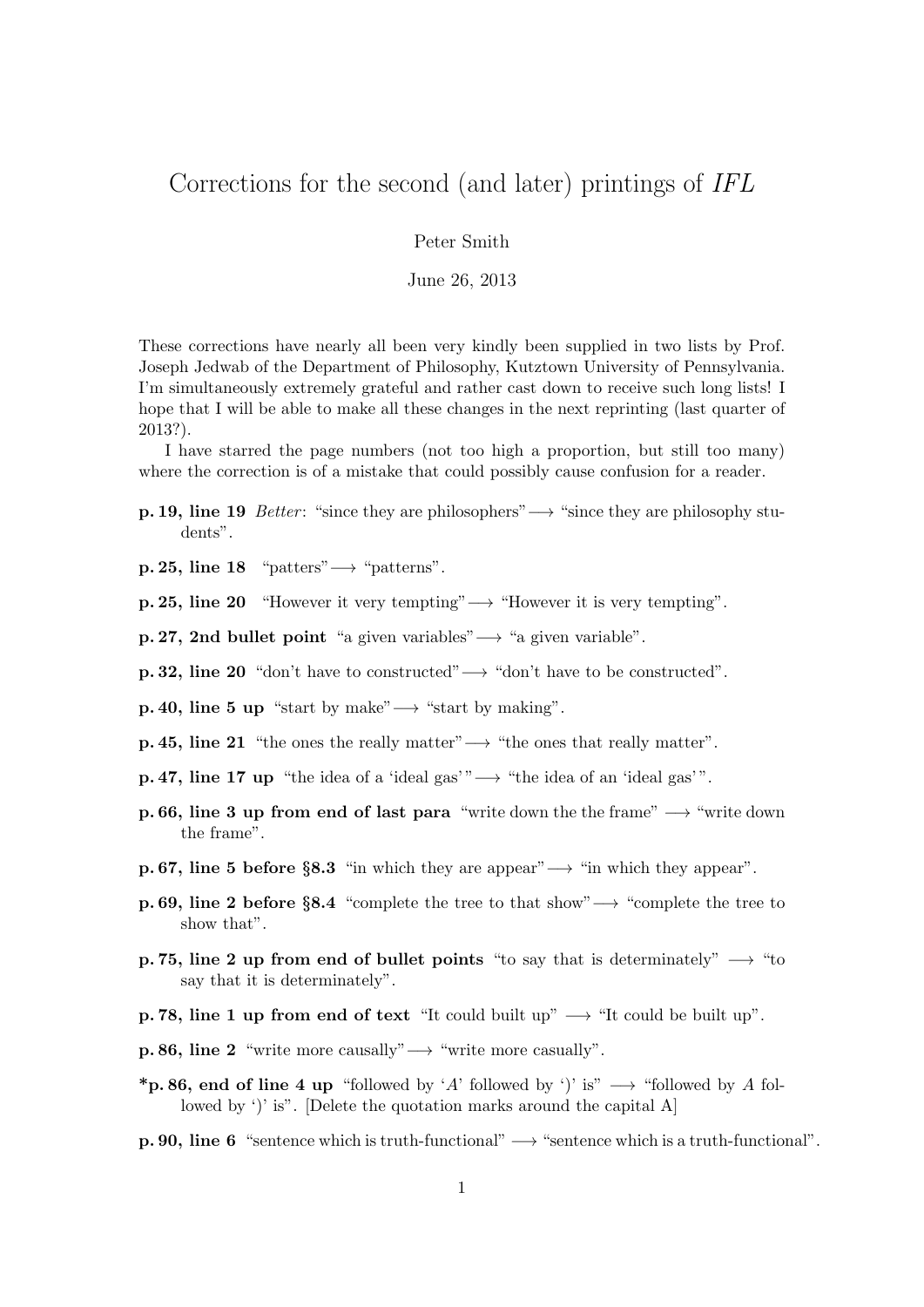**p. 92, line 2 up from end** "the value of whole"  $\rightarrow$  "the value of the whole".

- **p. 99, line 1** "must be at last" $\rightarrow$  "must be at least".
- \*p. 102, line 3 up "or '¬( $(P \wedge Q) \vee (\neg P \vee \neg Q)$ )' is a tautology"  $\longrightarrow$  "or '( $(P \wedge Q) \vee (\neg P \vee \neg Q)$ )' is a tautology" [Delete the initial " $\neg$ " sign]
- \*p. 103, beginning of line 10 "A again"  $\rightarrow$  "the negation sign, A again".
- **p. 103, line 19** "just how close in meaning to"  $\rightarrow$  "just how close in meaning do".
- **p. 105, line 6** "How is that some"  $\longrightarrow$  "How is it that some".
- **p. 109, line 22** "one of truth-value"  $\longrightarrow$  "one of the truth-value".
- p. 116, line 7 up from end "don't rule the"  $\longrightarrow$  "don't rule out the".
- p. 120, line 6 up "(iv)"  $\longrightarrow$  "(v)".
- p. 120, line 2 up " $(v)$ "  $\longrightarrow$  " $(vi)$ ".
- p. 121, 3rd bullet point, line 2 "propositions where"  $\rightarrow$  "propositions which".
- p. 123, 4th bullet point, line 2 "propositions where"  $\rightarrow$  "propositions which".
- p. 124, line 10 "tautological valid"  $\longrightarrow$  "tautologically valid".
- **p. 127, line 16 up** Perhaps better: "can't be F too"  $\longrightarrow$  "can't be F either".
- p. 133, line 3 "But we need add"  $\longrightarrow$  "But we need to add".
- **p. 141, line 4** "turn out that A true"  $\longrightarrow$  "turn out that A is true".
- **p. 144, 1st bullet point** "Subjunctive'"  $\rightarrow$  "'Subjunctive'" [i.e. add left quote mark at the beginning of the sentence].
- **p. 150, line 1** "supposing that the premises"  $\rightarrow$  "supposing the premises".
- p. 157, 2nd bullet point "and and track"  $\longrightarrow$  "and track".
- **p. 177, line 16 up** "to be disjunction"  $\rightarrow$  "to be a disjunction".
- **p. 180, line 13** "so is one its disjuncts"  $\rightarrow$  "so is one of its disjuncts".
- **p. 181, line 15 up** "We'll now gives two proofs"  $\rightarrow$  "We'll now give two proofs".
- **p. 182, line 20** "until we get down the shortest"  $\rightarrow$  "until we get down to the shortest".
- p. 184, Exercise 19, A, line 3 "some compete"  $\rightarrow$  "some complete".
- \*p. 186, line 2 after A "premises and negation of the conclusion false"  $\longrightarrow$  'premises and negation of the conclusion true".
- p. 187, line 13 "A is valid"  $\longrightarrow$  "A as valid".
- **p. 189, line 1** "but then got struck in a groove"  $\rightarrow$  "but then got stuck in a groove".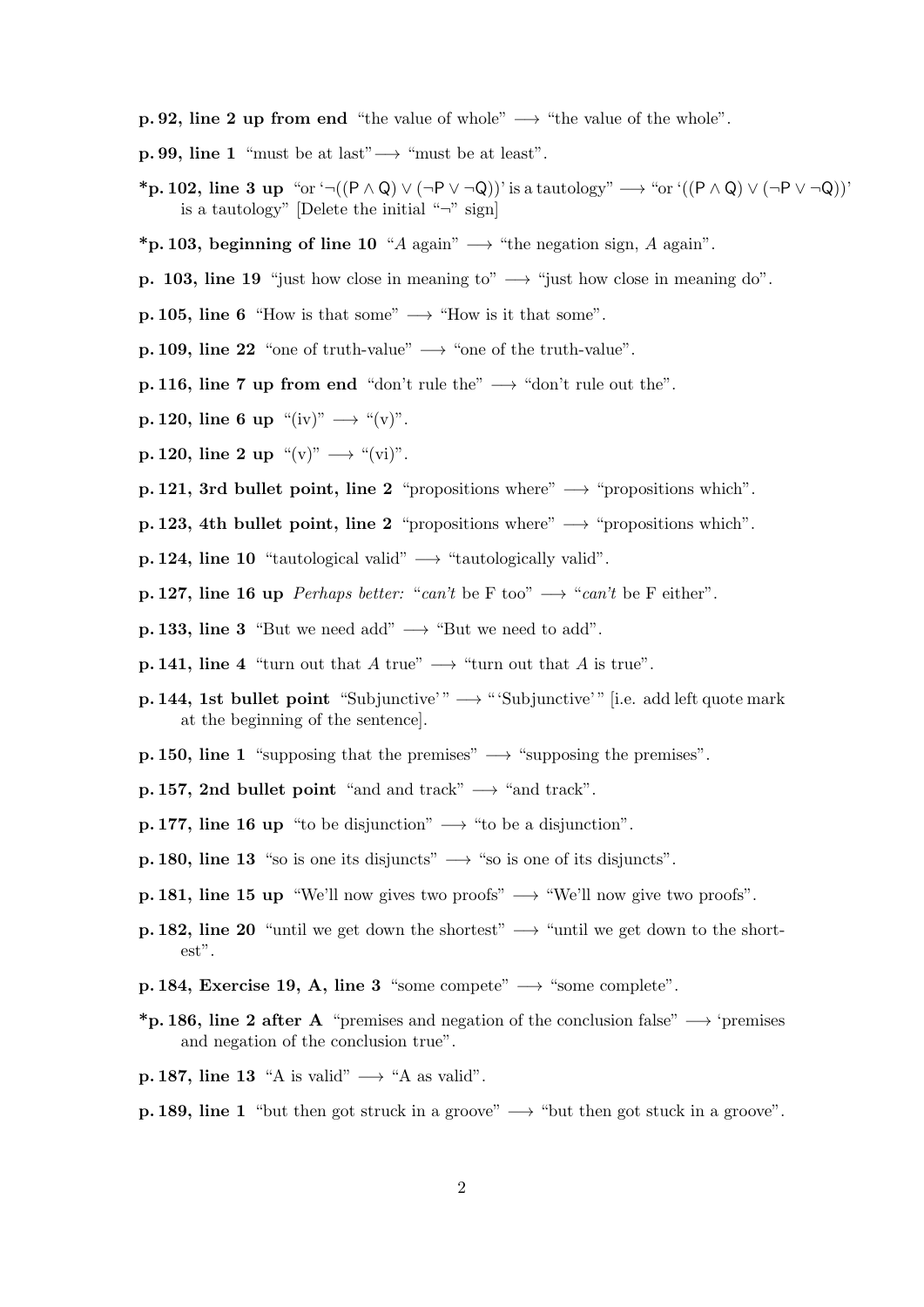- p. 190, line 10 before §20.5 "contains more symbols that there are"  $\rightarrow$  "contains" more symbols than there are".
- **p. 193, 3rd bullet point** "tautologically validity"  $\longrightarrow$  "tautological validity".
- p. 195 [Reduce every proposition number from (4) to (13) by one!]
- \*p. 200 There is a real foul-up on this page where  $(3')$  doesn't correctly correspond to  $(3)$  and then  $(3'')$  corresponds to neither  $(3)$  nor  $(3')$ . Heaven knows how this happened! A minimal repair would be to swap the "everyone" and "someone" in  $(3')$ , and to replace  $(3'')$  by " $(\forall x)(\exists y)y$  loves x".
- **p. 200, line 6** "there is someone is such"  $\rightarrow$  "there is someone such".
- **p. 201, line 6 up** "the use of prefixed quantifiers operators"  $\rightarrow$  "the use of prefixed quantifier operators".
- **p. 206, line 16 up** "availability of a way expressing"  $\rightarrow$  "availability of a way of expressing".
- p. 206, line 3 up *Perhaps better* "attributes Plato"  $\longrightarrow$  "attributes to Plato".
- **p. 208, line 17** "in general say that a existential"  $\rightarrow$  "in general say that an existential".
- **p. 208, line 9 up** "the language is a simple as"  $\rightarrow$  "the language is as simple as".
- **p. 211, line 2 up** "Some philosopher are logicians."  $\rightarrow$  "Some philosophers are logicians.".
- **p. 212, line 7** "Some philosopher are logicians,"  $\longrightarrow$  "Some philosopher are logicians,".
- **p. 212, line 21** "And arguably we have also have"  $\longrightarrow$  "And arguably we also have".
- p. 214, line 23 "tradition gets its right"  $\longrightarrow$  "tradition gets it right".
- p. 216, line 20 up "structure that it is already"  $\longrightarrow$  "structure that is already".
- p. 229, line 1 up from (4) "ought also be true"  $\rightarrow$  "ought also to be true".
- **p. 235, line 2 after (5)** "to pick one at dub"  $\longrightarrow$  "to pick one and dub".

p. 243, lines  $2/3$  "is in alphabet"  $\longrightarrow$  "is in the alphabet".

- p. 253, 2nd bullet, line 2 "so long"  $\rightarrow$  "so long as".
- **p. 255, line 11** "when have to"  $\longrightarrow$  "when we have to".

\*p. 255,  $(c^{**})$  " $(Fy \wedge Lxy)$ "  $\longrightarrow$  " $(Fx \wedge Lyx)$ ".

- **p. 257, line 4** "intended apply"  $\longrightarrow$  "intended to apply".
- p. 258, line 4 "denotes the ordered pair who"  $\longrightarrow$  "denotes the ordered pair whose".
- **p. 258, line 11 up** "there is such an  $q^{++}$ "  $\longrightarrow$  "there is such a  $q^{++}$ ".
- p. 259, line  $17/16$  up "So is there is"  $\rightarrow$  "So there is".